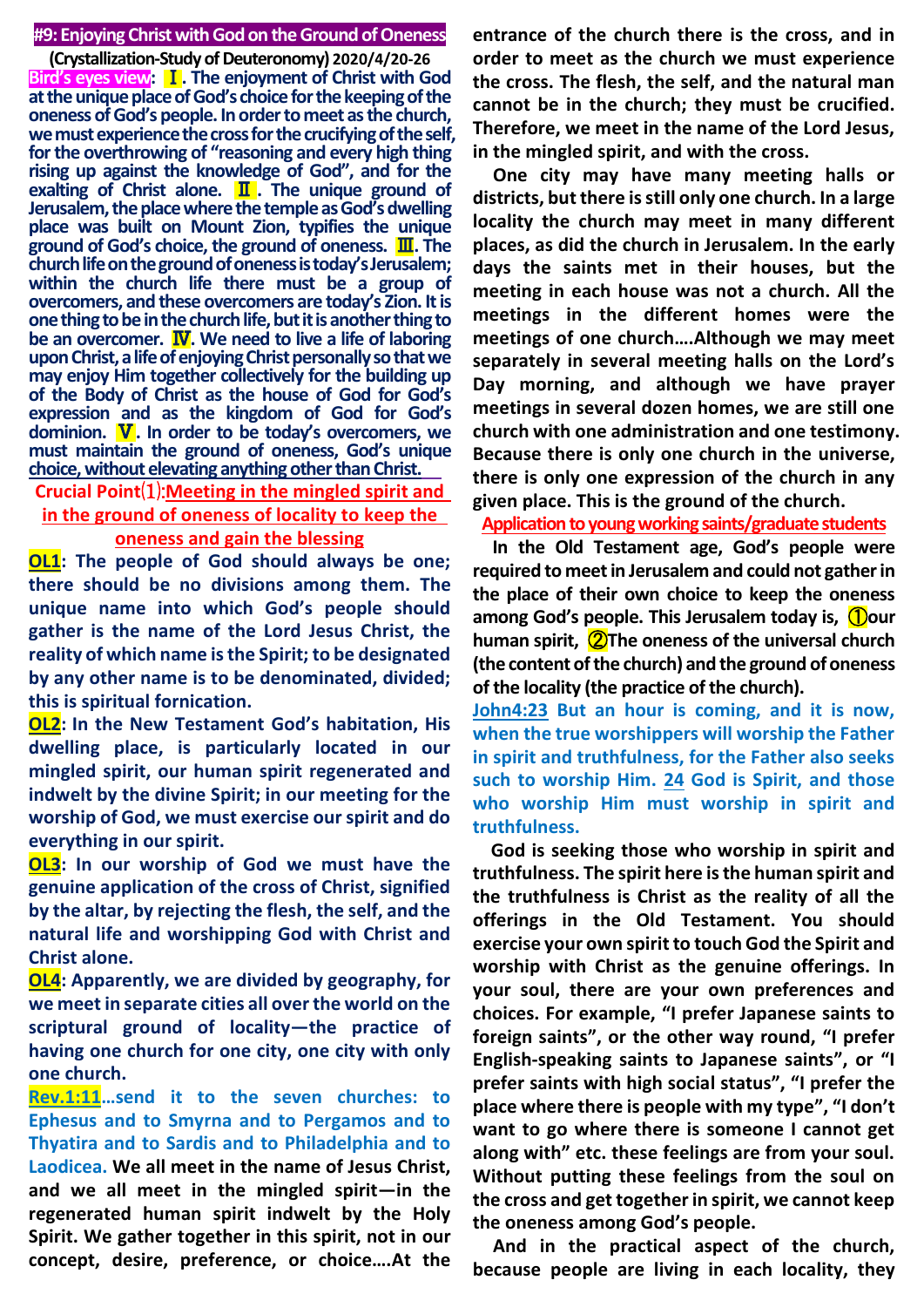**need to keep the oneness in the locality. The church is also the bride of Christ. So it shouldn't have any other name beside Christ. For instance, there is "the church of God in Corinth"(1Cor.1:2). This is the church which is open to everyone who lives in that locality of Corinth and it belongs to God. The church is of God, of Christ and of the saints, and we should not put any name of any person and any practice to it. If you do this, it is division and spiritual fornication. You must worship in your spirit and in the ground of oneness of the expression of the universal Body in your locality.** 

**Prayer**:**"Oh Lord Jesus, God the Father is seeking the true worshippers. They are those who worship in "my spirit" and with Christ. Also I stand firmly in the ground of oneness in each locality. I keep the oneness among God's children in my spirit and in the principle of "the church of God in Corinth". May the Lord bless our church life due to this oneness and bless each one of us in the church life." Crucial Point**⑵**: Under the current situation of the declaration of the State of Emergency against the coronavirus, we experience Christ as the all-fitting life to become an overcomer who can cope with** 

#### **this rapid change**

**OL1:The church life on the ground of oneness is today's Jerusalem; within the church life there must be a group of overcomers, and these overcomers are today's Zion.**

**OL2: The overcomers as Zion are the reality of the Body of Christ and consummate the building up of the Body in the local churches to bring in the consummated holy city, New Jerusalem, the Holy of Holies as God's dwelling place, in eternity.**

**OL3: The church life is the right place for us to be an overcomer, but this does not mean that as long as we are in the church life, we are an overcomer; it is one thing to be in the church life, but it is another thing to be an overcomer.**

**Zion is the high peak, the center, the uplifting, the strengthening, the enriching, and the reality of the church, the holy city. If there are no overcomers in a local church, that church is like Jerusalem without Zion….A local church must have some overcomers, and these overcomers are the peak and the center of that local church. They are the uplifting, the strengthening, the enriching, and the reality of that local church….Once a church has some full-time workers as overcomers, that church is like Jerusalem with the peak of Zion.** 

**The overcomers as Zion are the highlight, the center, and the reality of the church. The overcomers as today's Zion are for the consummation of the holy city (the church). They are to consummate, to finish, the** 

**building up of the local church and to bring in the consummated New Jerusalem in eternity. In order to complete the building up of the Body, the Lord needs the overcomers, and the building up of the Body consummates in the New Jerusalem.**

**There are two ways before us today. We can either choose to be vitalized or choose not to be vitalized. I am presenting these two ways before us. Which way will we take? Are we going to be vitalized or not? We**  have to make a resolution. In Judges 5:15 Deborah said, **"Among the divisions of Reuben / There were great resolutions in heart." We have to make a resolution to be the overcomers, the vitalized ones. An overcomer overcomes anything that replaces Christ or that is against Christ. In the Bible there is the age of the overcomers, and there is the calling for the overcomers.**

**Application for young people & college students**

**Jerusalem signifies the today's church life, and Zion in Jerusalem signifies overcomers in the church. Relationship between the church life and the overcomers can be seen in the relationship between Jerusalem and Zion. Zion is the high peak, the uplifting, and the beauty. In the same way, overcomers in the church are the high peak, the uplifting and the beauty of the church.**

**Before you, there are the way to become an overcomer and the way to become a failed Christian. You must think carefully about which way you choose. The primary business of students is to study, so you should not try to get away from studying or should not adopt an lukewarm attitude toward studying.**

**At April 7th, the State of Emergency was declared, which is effective until May 6th. Its designated provinces in Kansai are Osaka and Hyogo, in which all of elementary schools and junior/senior high schools are temporarily closed and so students will be given homework. Traveling far is prohibited in principle, and so activities of people become extremely limited. Anybody in those area designated by the State of Emergency declaration is in the same situation. You should know and experience that Christ is the allfitting life who can fit to every situations.**

**Prayer: "O Lord Jesus, because of the declaration of the State of Emergency, our school has been closed even in this April and outside activities are limited, and so I am facing the situation that I have never experienced. However, I believe that this helps me to take Christ as the all-fitting life. My natural life cannot fit to the declaration of the State of Emergency against the coronavirus. I open to you. Let me experience you as a life that can cope with this rapid change. Lord, I respond to your call and choose the way to become an overcomer. Amen! Hallelujah!"**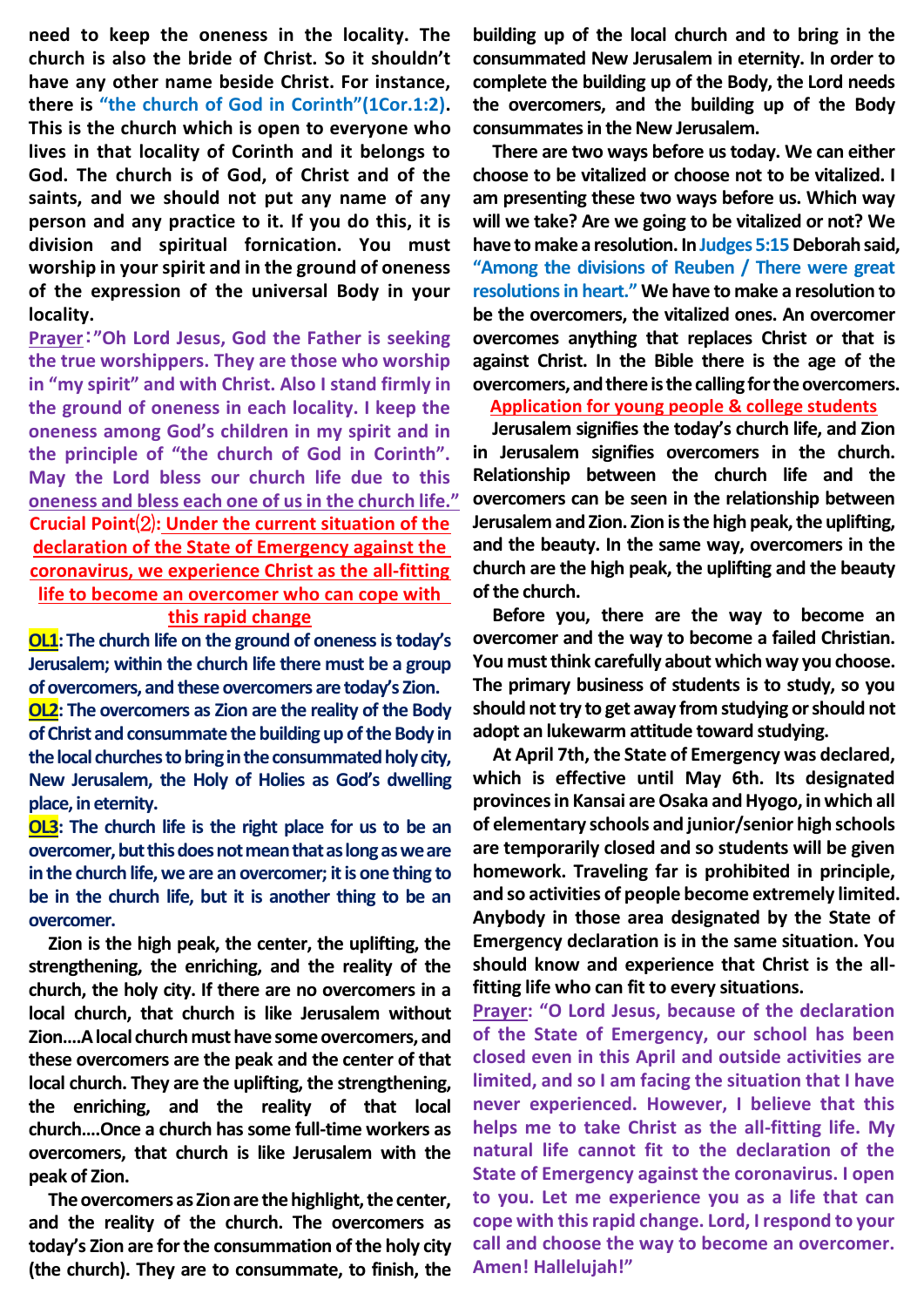**As an example, you are required to do your homework without going to school, that means, without classrooms or your classmates. It may be hard for you to motivate yourself to study, but instead of giving up yourself, please call on the Lord's name and encourage yourself to stay inside of the Sumo ring, inside of the realm of atmosphere of study. The Lord can strengthen you and can be your flexibility to cope with the change. Before you, there are the way to giving up easily and the way to hold your ground at the edge of the Sumo ring. Which do you choose?**

**Young people, please enjoy the Bible from a babe, choose the way to become an overcomer, and experience the all-fitting life at just this particular moment of the state of emergency to gain the strength to cope with the situation. It is sure that this experience will be useful for you in future. If you don't take Christ as the all-fitting life, then even after the period of this declaration of the State of Emergency ends, you don't see any improvement in you.**

## **Crucial Point**⑶**: In order to be today's overcomers, maintain the ground of oneness, God's unique choice, elevate Christ alone**

**OL1: In order to be today's overcomers, we must maintain the ground of oneness, God's unique choice, without elevating anything other than Christ; in the Lord's recovery we elevate Christ and Christ alone.**

**OL2: The intrinsic reason for the desolation and degradation of God's people is that Christ is not exalted by them; they do not give Him the preeminence, the first place, in everything.**

**Often the pagan centers of worship were located on mountains or hills or under flourishing trees. The mountains and hills signify the exaltation of something other than Christ, and the flourishing trees signify things that are beautiful and attractive. The various worship centers in today's Christianity lift up something other than Christ. In principle, these centers of worship are on a mountain or hill, the high places. However, God's people were to come to Mount Zion, the unique place chosen by God for corporate worship. The worship at the high places was a factor in the dispersion of the children of Israel.**

**In principle, we must destroy all the places, idols, and names. To do this isto do what is right in the eyes of the Lord. But if we insist on our own choice, we are doing what is right in our own eyes. We must fear the Lord and go to the place He has chosen.**

**The ground of oneness is not simply a matter of one city, one church. The ground of oneness is** 

**deeper, richer, higher, and fuller than this. We all must learn that in this universe God has chosen only one place, and that place is the church. The church with Christ is the unique place of God's choice. In order to fulfill the word of Colossians 3:11, every other place must be utterly destroyed. We must destroy everything that is not the church with Christ. Then we will simply be in the church life enjoying Christ as the riches of the good land. As we enjoy Him with God, we will be planted in the house of the Lord, we will grow, and we will flourish. This is the proper way to have the Christian life and the church life. This is the ground of oneness. Col. 3:11 Where there cannot be Greek and Jew, circumcision and uncircumcision, barbarian, Scythian, slave, free man, but Christ is all and in all.**

#### **Application for the serving ones**

**To practice Colossians 3:11, all the saints should put their own cultural mind, religious preferences on the cross and take the unique choice of God which is the universal Body of Christ and the ground of oneness of the locality. This is to lift up the name of Christ only and not to lift up any other names and systems.**

**The biblical practices, for example, the system of Presbyterianism is in the Bible and it is right, but it is not right to make it a part of the name of the church. The good system of Presbyterianism cannot be considered as the same rank as the unique name of Christ and it means you bring the name of Lord Jesus down.**

**Also, Martin Luther was an excellent leader to recover "justification by faith" from "justification b y indulgences". But the basis of "justification by faith" is the redemption of Christ. So to gain "justification by faith", you need to come to Lord Jesus, and not to Luther. Thus, we cannot add the name of Luther. Adding the name of Luther is also to bring down the name of the Lord.**

**All the believers must come back to the Bible. We need to come back to the pure revelation of the Bible and not human traditions, custom, experiences and preferences. Brother Watchman Nee said, "Bible is our unique standard". According to the Bible, having any special creed, fellowship and name is to take part in the work of division. The divisive work is also the works of the flesh. Eph. 4:1 I beseech you therefore, I, the prisoner in the Lord, to walk worthily of the calling with which you were called, 2 With all lowliness and meekness, with long-suffering, bearing one another in love, 3 Being diligent to keep the oneness of the Spirit in the uniting bond of peace:**